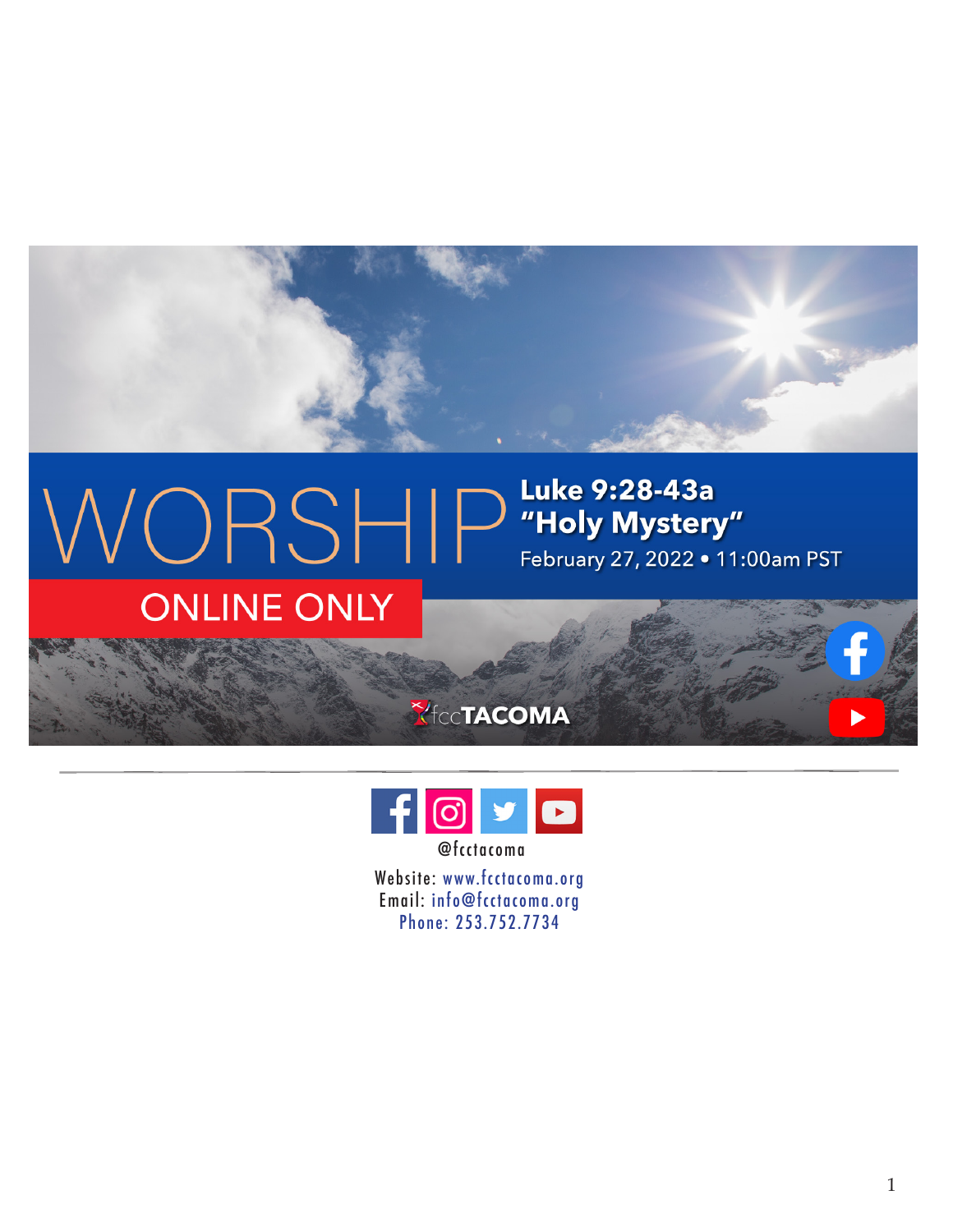### *\*Please stand if you are able*

# **Gathering Music**

### **Welcome** Rev. Doug Collins **Prelude** FCC Trio

### Golden Thread

Oh, had I a golden thread And a needle so fine I would weave a magic strand Of rainbow design, of rainbow design In it I'd weave the bravery Of women giving birth And in it I would weave the innocence Of children of all the earth, children of all the earth

Show my brothers and sisters my rainbow design I would bind up this sorry world With hand and my heart and mind Hand and heart and mind Oh, had I a golden thread And a needle so fine I I would weave a magic strand Of rainbow design, of rainbow design

### **Call to Worship Call to Worship 2008**

*Holy Mystery! We are drawn in the Spirit's tether, Immersed in the ways of our God Whose new and surprising revelations Are nourishing, albeit sometimes hard to fully comprehend.*

*We gather for worship, remembering the dazzling Light Which has shown Jesus on the mountain. It is that Light which continues to shine for us Paths of healing, of justice, of shalom.*

*Prepare to be amazed! Prepare to be surprised! Friends, let us worship!*

### **\*Opening Hymn** FCC Trio

Fairest Lord Jesus CH 97

### **A Time for Prayer Pastor Doug**

After a pastoral prayer is offered, worshippers are invited to light a candle at a nearby station as we continue our time of prayer. "Pass Me Not O Gentle Savior"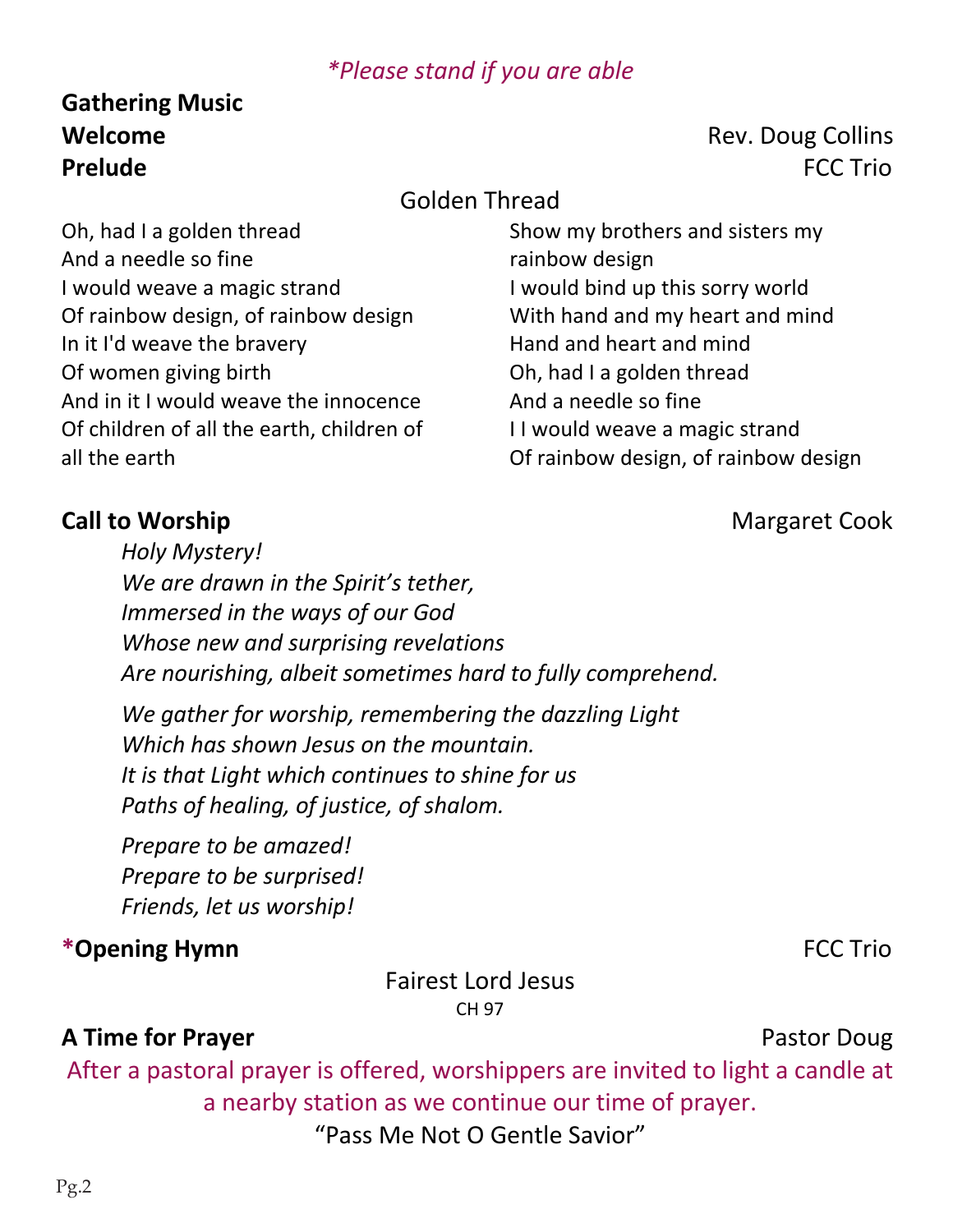Pass me not, O gentle Savior, Hear my humble cry, While on others Thou art calling, Do not pass me by. Refrain: Savior, Savior, Hear my humble cry; While on others Thou art calling, Do not pass me by. Let me at a throne of mercy Find a sweet relief; Kneeling there in deep contrition, Help my unbelief. [Refrain] Trusting only in Thy merit, Would I seek Thy face; Heal my wounded, broken spirit, Save me by Thy grace. [Refrain] Thou the Spring of all my comfort, More than life to me, Whom have I on earth beside Thee? Whom in heav'n but Thee? [Refrain]

### **Community Prayer** *Community* **Prayer Pastor Doug**

### **Eternal Spirit, Earth-maker, Pain-bearer**

From the New Zealand Prayer Book Find this week's responsive prayer insert in your pew.

### **Scripture Reading** Margaret Cook

### **Luke 9:28-43a**

Now about eight days after these sayings Jesus took with him Peter and John and James, and went up on the mountain to pray. **<sup>29</sup>**And while he was praying, the appearance of his face changed, and his clothes became dazzling white. **<sup>30</sup>** Suddenly they saw two men, Moses and Elijah, talking to him. **<sup>31</sup>** They appeared in glory and were speaking of his departure, which he was about to accomplish at Jerusalem. **<sup>32</sup>**Now Peter and his companions were weighed down with sleep; but since they had stayed awake, they saw his glory and the two men who stood with him. **<sup>33</sup>** Just as they were leaving him, Peter said to Jesus, "Master, it is good for us to be here; let us make three dwellings, one for you, one for Moses, and one for Elijah"—not knowing what he said. **<sup>34</sup>**While he was saying this, a cloud came and overshadowed them; and they were terrified as they entered the cloud. **<sup>35</sup>** Then from the cloud came a voice that said, "This is my Son, my Chosen; listen to him!" **<sup>36</sup>**When the voice had spoken, Jesus was found alone. And they kept silent and in those days told no one any of the things they had seen.

**<sup>37</sup>**On the next day, when they had come down from the mountain, a great crowd met him. **<sup>38</sup>** Just then a man from the crowd shouted, "Teacher, I beg you to look at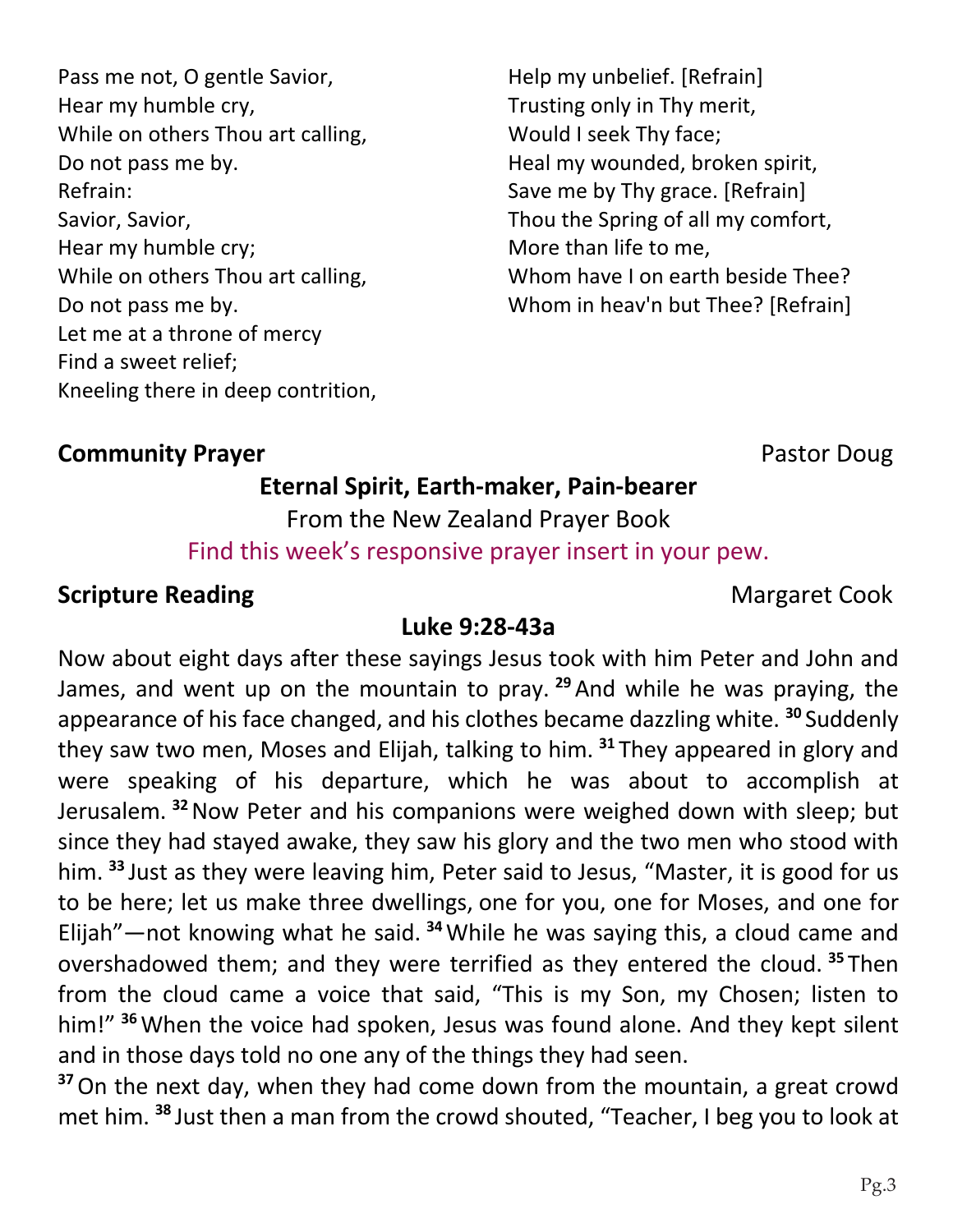my son; he is my only child. <sup>39</sup> Suddenly a spirit seizes him, and all at once he shrieks. It convulses him until he foams at the mouth; it mauls him and will scarcely leave him. **<sup>40</sup>** I begged your disciples to cast it out, but they could not." **<sup>41</sup>** Jesus answered, "You faithless and perverse generation, how much longer must I be with you and bear with you? Bring your son here." **<sup>42</sup>**While he was coming, the demon dashed him to the ground in convulsions. But Jesus rebuked the unclean spirit, healed the boy, and gave him back to his father. **<sup>43</sup>**And all were astounded at the greatness of God.

While everyone was amazed at all that he was doing, he said to his disciples,

The Word of God for the people of God. **ALL: Thanks be to God.**

**Sermon** Pastor Doug

### **" Holy Mystery"**

This morning, as we engage in our weekly hour of worship and prayer here in Tacoma, let us pause for a moment and remember our siblings in harm's way in Ukraine. It's about 9:30pm on now a fourth sleepless night where people, just like you and me, are trying to explain to their children why they can't sleep in their own beds and how it is possible that such evil can emanate from just one person's distorted views of life. I invite you to pause with me for a moment of silence.

God, we pray for peace, for the people of Ukraine, and for people all over the world who find themselves pressed with injustice and oppression, simply for the place they happened to be born. Give them strength to persevere. And give us a voice and a will to turn our holy anger and grief into actions for solidarity and peace. In Christ's name, amen.

This special day, Transfiguration Sunday, is set apart in our Christian calendar as a moment for us to ponder the divine ways of Jesus in his very human form, and likewise, to ponder the very human form of Jesus' very divine way. It's a story that bewilders many, though I would wager probably not as much as the sleepy trio we hear about who were there to see this glorious event before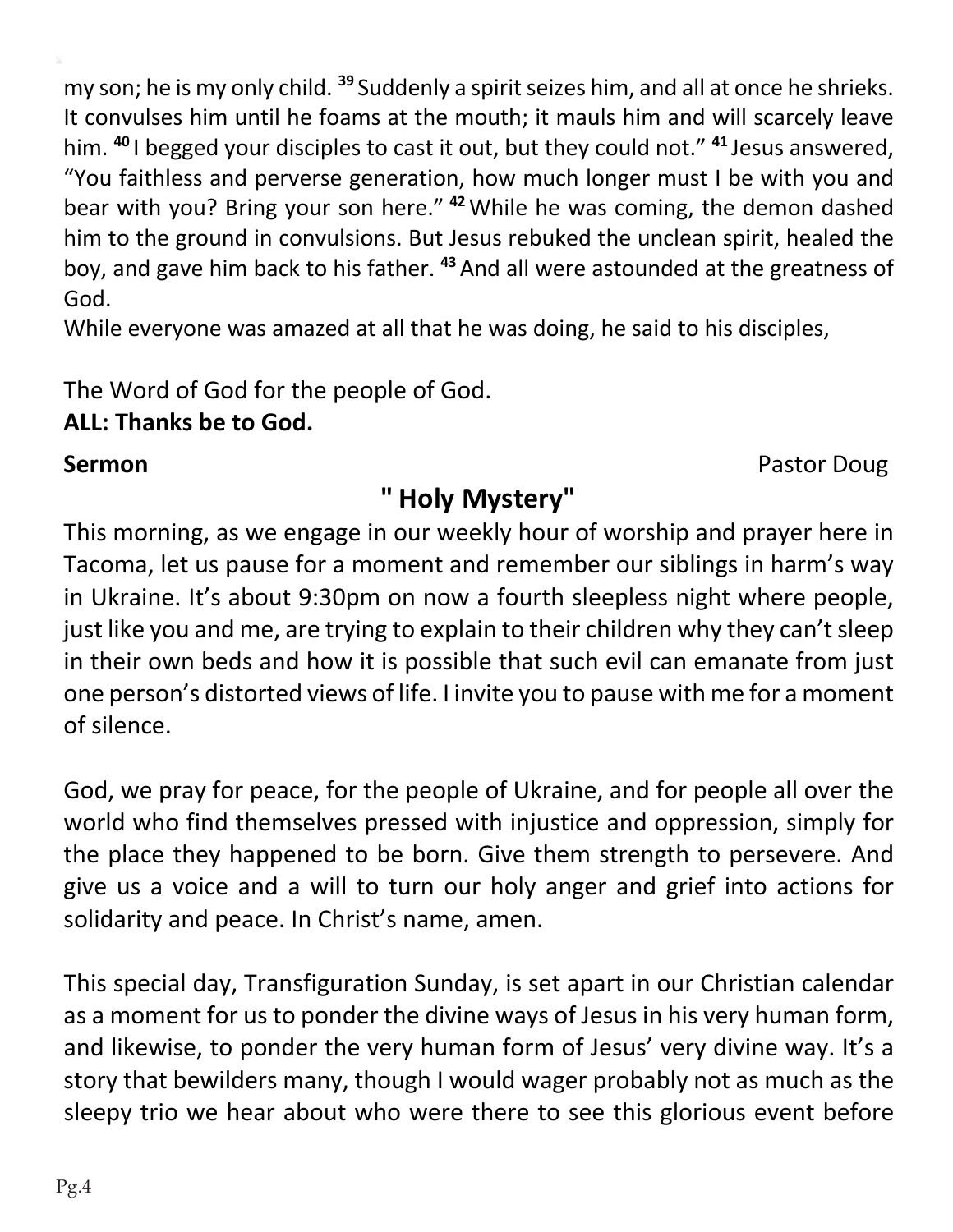their very eyes. Their names are Peter, John and James. They were setting out to do something that at least at this point in time probably didn't seem all that wild. Whether Jesus had been in their lives or not, this theme of witnessing God on a mountaintop wasn't a new one. After all, it was the kind of place where giants in the faith like Moses had Elijah had gone and seen the glory of God for themselves, where they had gone to pray and become captivated by mysterious works of their Creator and a clarity on what it was they were supposed to do with their lives from that point forward. Going to the mountain to hear God's voice a little more clearly isn't all that odd to most of us living in a place like the Pacific Northwest, where I happen to know that many of you share my own spiritual connection to nature and the importance we gain when we are elevated to higher ground, even for just a few hours.

It might appear odd to these three characters following Jesus up a mountain that the rest of the regular crew isn't with them. But then again, it's important to remember there was already a large grain of faith as made evident in each of their lives' journeys thus far, as they had already given up so much in faith so as to devote their lives to following Christ, not just spiritually, but also physically.

And in a swoosh of "what… that…", Jesus' face is said to have somehow changed. And a light as bright aslightening pierced through Jesus' clothes, and all of a sudden, it's not just Jesus standing there, but two others right next to him – it's Moses and Elijah, two familiar prophets who had led their people to safety in the shelter of God as they found it in the wilderness, two agents of God's love whose own lives had become testaments to a God who would stick with the people, who would lead them in a path through the thickets and debris to freedom and safety.

And, oddly enough, as it says in our text, in this miraculous moment, in the midst of this rare experience where Peter, James and John get an actual glimpse of the pioneers of their faith, it appears that the two angels are there to talk not with them, but with their friend, Jesus. They're not there to talk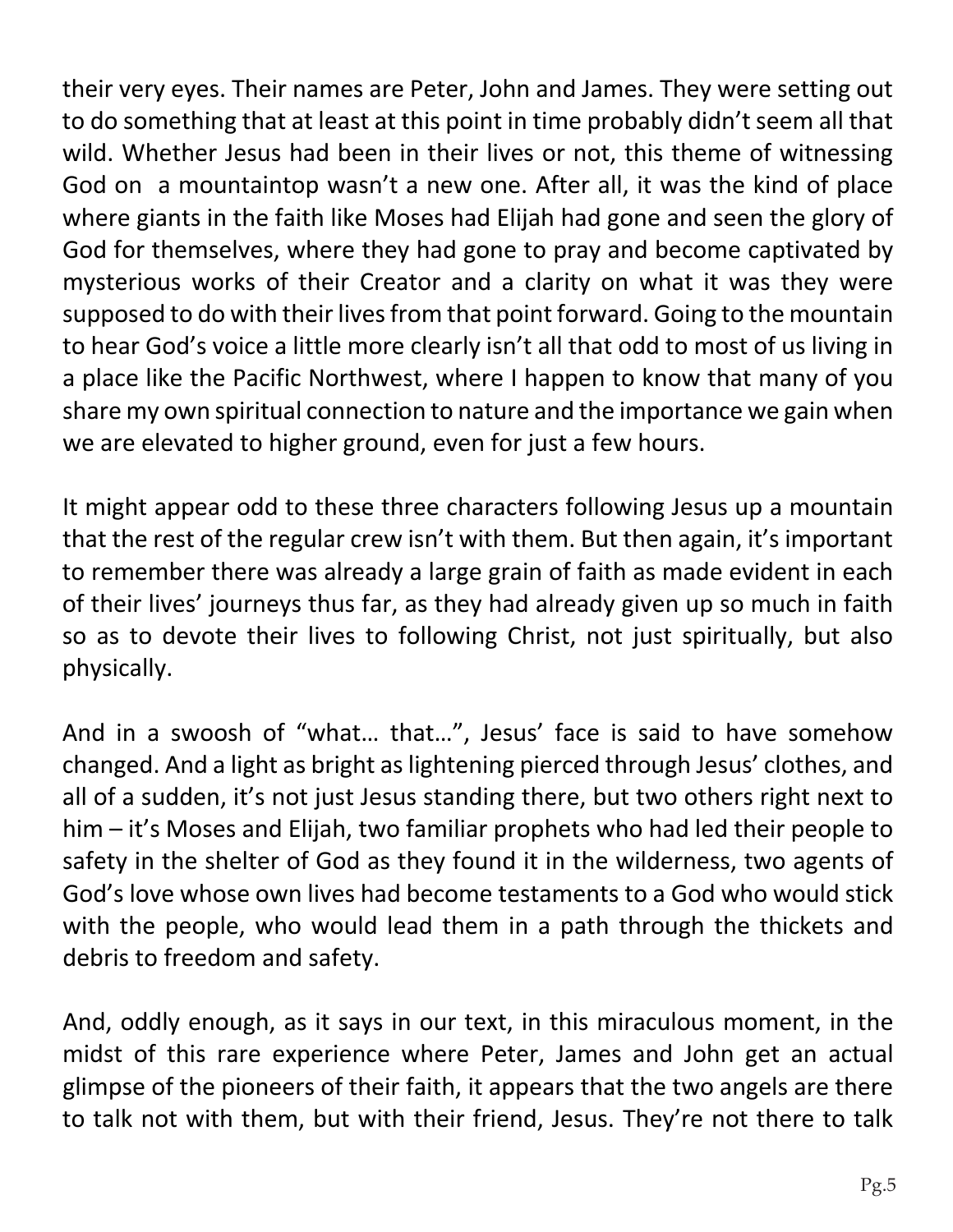about laws or covenants, they're not there to recite familiar psalms or to teach any new lessons about how to pray, they're there to discuss Jesus' imminent departure. You know the departure being discussed, it'sthe dark park of Jesus' life on earth, the point at which even the most dedicated followers of Jesus bow to their own fears of retribution and deny the one who had been walking alongside them all the way, giving way to Jesus' death. That moment at which he proclaims, "it is finished."

As good religious folk are want to do, those bleary-eyes followers are likely wondering whether their eyes are deceiving them. Despite all the amazing things they had witnessed thus far, despite the miracles of healing, despite the feeding of many with so little, this experience was truly something else. Still not quite getting it, but arguably probably tryng to do this best considering these wild circumstances, Peter's like, "Let's build a temple for you all!"

Not the point…as we soon find out.

As if no one even heard Peter, it seems the two who came to visit Jesus are there for one reason, to console their friend Jesus and to encourage him to carry on toward the path that was ahead, to take courage, even in the midst of the rejection he had faced from his own beloved community, not away from the sin of human miscalculation and violence, but directly toward Jerusalem, straight toward the cross which seemed to have already have his name on it.

This Wednesday, Ash Wednesday marks the start of our 40 day Lenten journey. We're going to do some heavy lifting to try and sift through some of the ways God might be redirecting our own lives, to examine anew the ways we are complicit in the destruction not just of our own neighbors, but sometimes of our own livelihoods and lives of faith. Where Jesus was met in the wilderness with temptation and suffering, he faced the adversity with a divine strength from which I know each of us have departed at least a time or two in our own lives.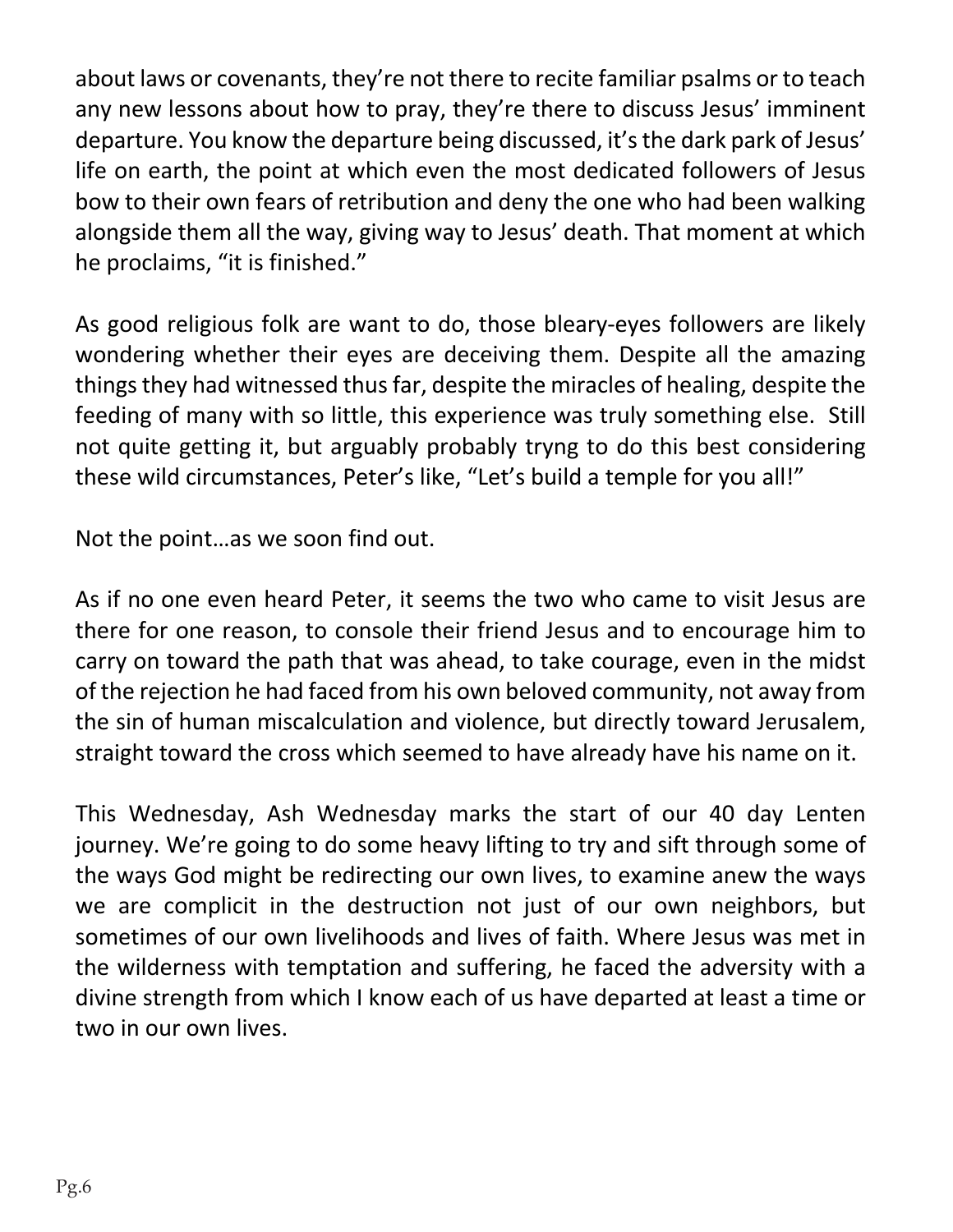But in this pivotal moment, right before that journey begins, we are let into this vision of a Jesus who seems to be having his own human struggle as he faces disbelief even by his own followers, even when they have given him so much faith thus far – how will this turn out? Can I really trust God? Even at the hand of human ignorance? Even at the prospect of death itself?

And the world pauses for a moment. And the voice of God, the parent, echoes into the cloud, "This is my son. Listen to him."

Mystery. Holy, wild, confusing, sometimes unbelievable, wacky, gorgeous, mystery.

It's a mystery we're familiar with. The point of paradox between the God who says we are loved beyond measure, but also, that we shouldn't let that keep us from working our whole lives to better reflect that love in our own actions.

Mystery – somewhere at the center between "Some of us are actually sleeping through life and many of us are often willfully and unwilfully distracted from the brilliant light of God, and yet still, God finds ways to get the message through anyway."

A paradox revealing how on some days, even on those days we can be woefully ungrateful for the people in our lives and treat them as ends to a means, there are those other days when we are zapped into a reality that humbles us and reminds us that we are indeed reliant on each other, and how God's mercy is with us, and our friends, and the people with whom we disagree, whether or not we're mindful of them, whether we're seeing the glass half empty or half full. A love that prevails in the peaks and valleys and the in-betweens, and in the face of evil, and in the brightest of mountaintop experiences.

A paradox, of how people like James, John and Peter can witness such a splendid sight as the transfiguration of their Lord, and yet, in the same breath be so shocked by it, they fail to tell anybody.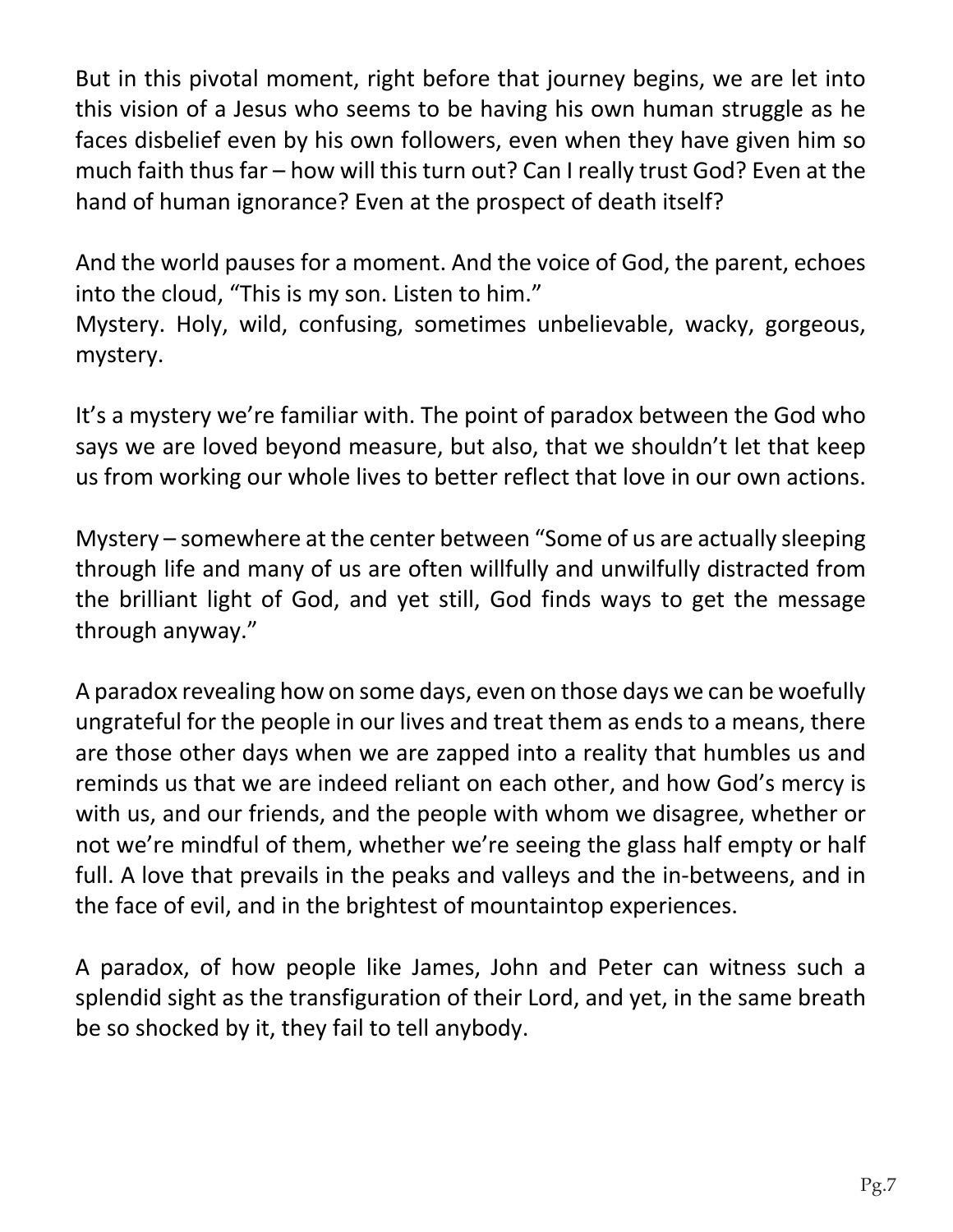Whatever happened, however it appeared in real life, or however it might have dwelled in their mind's eye, the voice of God breaks through, bringing peace to the brokenhearted, rest for the weary, refuge for the endangered, freedom for the prisoner, food for the hungry, love for the world despite the world's ability to make sense of it.

Theologian Fredrich Buechner revels in the mystery of this story, noting a strange detail that while Jesus' clothes dazzle in white his face isn't seen to shine, but rather, it *changes*.

The Greek word for what changes, Eidos, meaning icon. The appearance of Jesus very face, the image of God, quote "the spittin' image of the Son who was his Father all over again – maybe this is what shone through in a way the disciples managed to miss seeing most days."

It was a mountaintop experience, one of those moments when the face of God was revealed in a human form.

And I can't help but think of the faces of those now fleeing danger and fighting for their lives, the faces of those on the frontlines in Ukraine, of children and women living in fear in Afghanistan, the faces of God on the people you see in line at the grocery store, or camped out on a cold night, the faces of youth being detained for drug offenses, the faces our family, of our perceived enemies….in ALL those faces, the very face of God.

The days ahead are unknown. The assurance of peace in this world is not what we live and move by, that is what is ours to set in motion and to work tirelessly for until we see honor the divine in every last human, just as God does.

God's love is the way, into the storm, through the grief, despite the unknown. So shall we revel in the mystery? God's face is surely to shine.

Amen.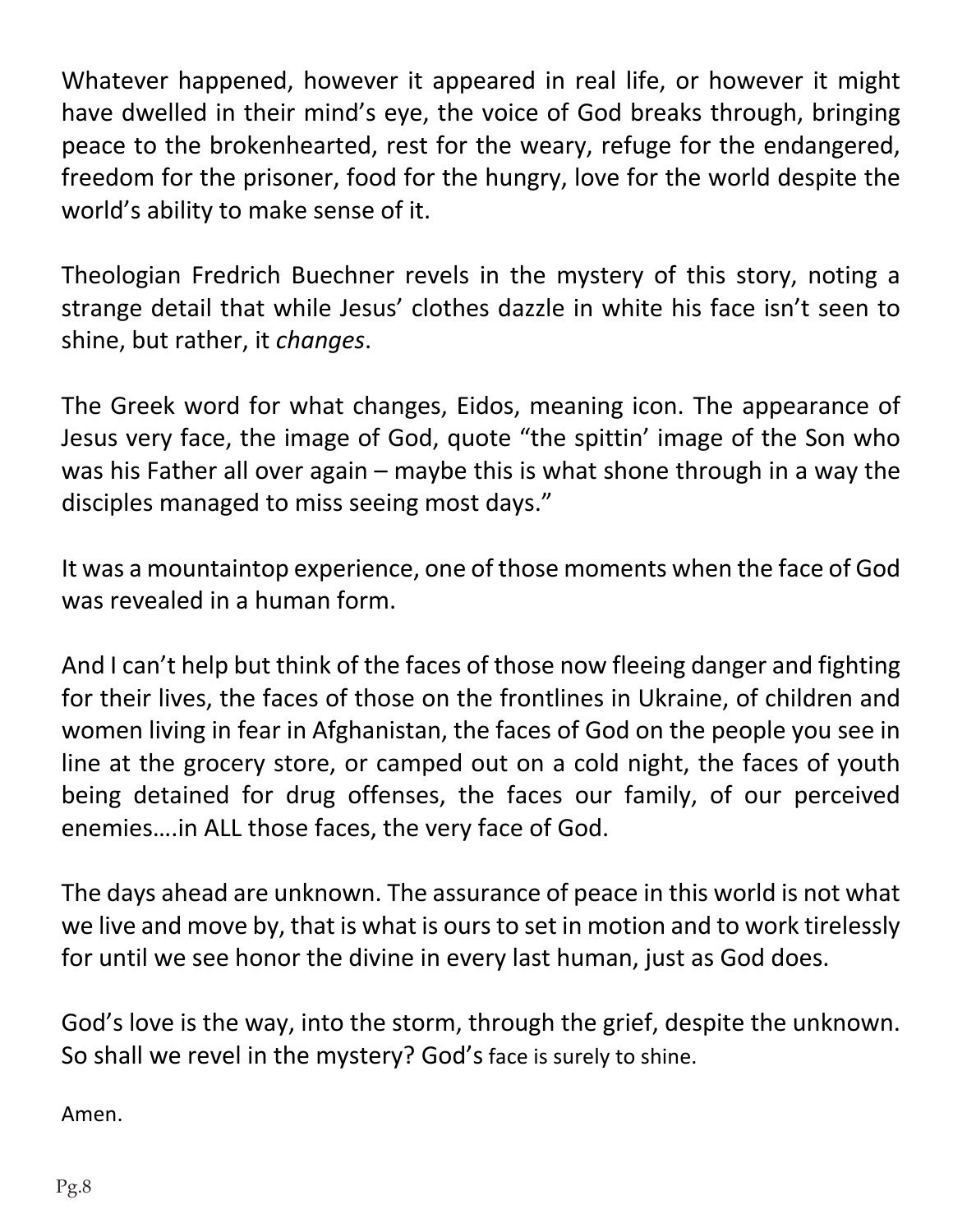### "Turn Your Eyes Upon Jesus"

| O soul are you weary and troubled                                            | Believe him and all will be well       |
|------------------------------------------------------------------------------|----------------------------------------|
| No light in the darkness you see                                             | Then go to a world that is dying       |
| There's light for a look at the Savior                                       | His perfect salvation to tell          |
| And life more abundant and free                                              |                                        |
|                                                                              | Refrain                                |
| Turn your eyes upon Jesus                                                    | O soul are you weary and troubled      |
| Look full in his wonderful face                                              | No light in the darkness you see       |
| And the things of earth will grow                                            | There's light for a look at the Savior |
| strangely dim                                                                | And life more abundant and free        |
| In the light of his glory and grace                                          |                                        |
| His word shall not fail you he promised                                      | Refrain                                |
|                                                                              |                                        |
| <b>Call to Offering &amp; Prayer of Thanksgiving</b>                         | Pastor Doug                            |
| Offering can be placed at the conclusion of our service in one of the two    |                                        |
| trays located at the back of the sanctuary. You can also give online anytime |                                        |
| at http://bit.ly/fccgiving.                                                  |                                        |
| <b>Communion Hymn</b>                                                        | <b>FCC Trio</b>                        |
| Beneath the Cross of Jesus                                                   |                                        |
| CH 197                                                                       |                                        |
| <b>Sharing God's Feast</b>                                                   | Pastor Doug                            |
| communion prayer                                                             |                                        |
| musical meditation                                                           |                                        |
|                                                                              |                                        |
| *Closing Hymn                                                                | <b>FCC Trio</b>                        |
| <b>Blest Be the Tie That Binds</b>                                           |                                        |
| CH 433                                                                       |                                        |
| <b>Dismissal &amp; Postlude</b>                                              | <b>FCC Trio</b>                        |
| <b>Stand By Me</b>                                                           |                                        |
| CH 629                                                                       |                                        |

Worshippers are asked to refrain from congregating indoors. We look forward to catching up in the courtyard.